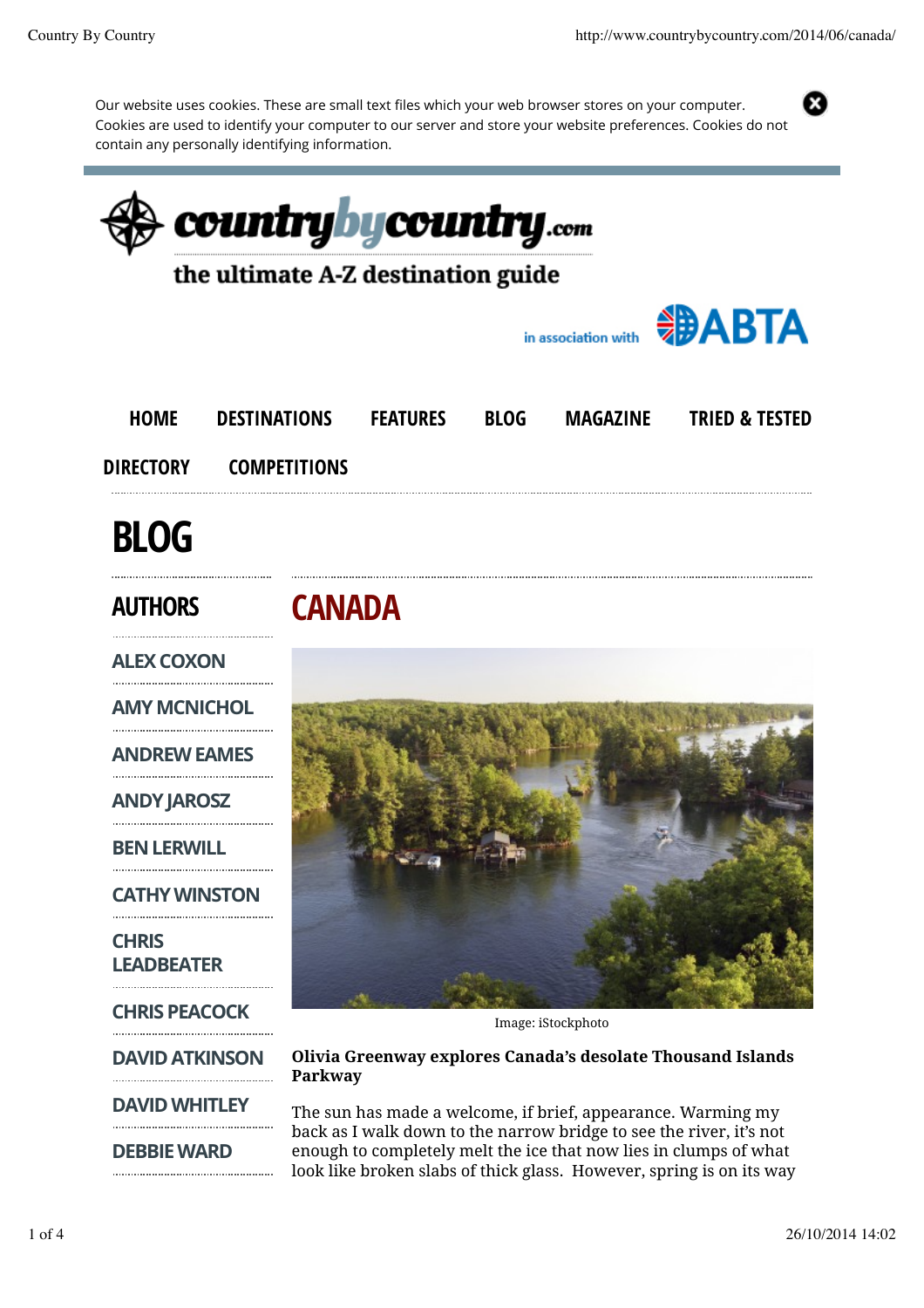| <b>EMILY BAMBER</b>                | and after a long, hard winter, the relief is almost palpable in the<br>small town of Gananoque.                                                                                                                                                                                                                                                                                                                                                                                                                                                                                                                                                                                                                                                                                                                                                          |
|------------------------------------|----------------------------------------------------------------------------------------------------------------------------------------------------------------------------------------------------------------------------------------------------------------------------------------------------------------------------------------------------------------------------------------------------------------------------------------------------------------------------------------------------------------------------------------------------------------------------------------------------------------------------------------------------------------------------------------------------------------------------------------------------------------------------------------------------------------------------------------------------------|
| <b>EMILY ROSE</b><br><b>MAWSON</b> | From here, in a few weeks, there will be boat trips to visit the many<br>islands in this treacherous part of the St Lawrence River. Hundreds<br>of shipwrecks, some dating from centuries ago, may be seen using<br>underwater cameras. And it's the best place in the world for<br>freshwater diving for those who want to get up really close.                                                                                                                                                                                                                                                                                                                                                                                                                                                                                                         |
| <b>EMMA RUBACH</b>                 |                                                                                                                                                                                                                                                                                                                                                                                                                                                                                                                                                                                                                                                                                                                                                                                                                                                          |
| <b>GARY NOAKES</b>                 | The nondescript Stonewater pub feels warm and cosy after a couple<br>of beers and it's the sort of place where strangers are welcomed, not<br>shunned. A live band start to tune their instruments and check the<br>sound system. Eating fish so fresh, it tastes of the sea, I mentally pat<br>myself on the back for deciding to drive and not fly from Toronto to<br>Montreal. If I had, I'd also have missed the 25-mile Thousand Island<br>Parkway drive, my plan for the next morning.                                                                                                                                                                                                                                                                                                                                                             |
| <b>GLEN MUTEL</b>                  |                                                                                                                                                                                                                                                                                                                                                                                                                                                                                                                                                                                                                                                                                                                                                                                                                                                          |
| <b>HALIMA ALI</b>                  |                                                                                                                                                                                                                                                                                                                                                                                                                                                                                                                                                                                                                                                                                                                                                                                                                                                          |
| <b>JO GARDNER</b>                  | Just outside the town, the road dips to follow the river and hugs the                                                                                                                                                                                                                                                                                                                                                                                                                                                                                                                                                                                                                                                                                                                                                                                    |
| <b>JOHN LAW</b>                    | northern bank, the mighty St Lawrence a mere few steps away.<br>There's a bridge to the US, with the middle of the river being the<br>country border, but I stick with the maple leaf.<br>There are no other cars anywhere; a few summer homes up the<br>bank on the opposite side of the road appear wrapped up for<br>winter, shutters closed, no sign of life. This will change, when, like a<br>hibernating bear awakening, the whole area comes alive with<br>summer trippers.<br>For now, the raw beauty of the place strikes me. There are more<br>than a thousand islands (the place gave its name to the famous salad<br>dressing); nearer two thousand all told; seemingly floating on the<br>ice. Some are large, with a stone-built house, a few trees and a boat<br>glued to the side; others are tiny, with a tree and a lone seabird. I'm |
| <b>JULIA BUCKLEY</b>               |                                                                                                                                                                                                                                                                                                                                                                                                                                                                                                                                                                                                                                                                                                                                                                                                                                                          |
| <b>KARL CUSHING</b>                |                                                                                                                                                                                                                                                                                                                                                                                                                                                                                                                                                                                                                                                                                                                                                                                                                                                          |
| <b>LUCY GREWCOCK</b>               |                                                                                                                                                                                                                                                                                                                                                                                                                                                                                                                                                                                                                                                                                                                                                                                                                                                          |
| <b>MARIA PIERI</b>                 |                                                                                                                                                                                                                                                                                                                                                                                                                                                                                                                                                                                                                                                                                                                                                                                                                                                          |
| <b>MARK EVELEIGH</b>               |                                                                                                                                                                                                                                                                                                                                                                                                                                                                                                                                                                                                                                                                                                                                                                                                                                                          |
| <b>NICKY TRUP</b>                  | completely alone in this almost-surreal world of islands and ice.                                                                                                                                                                                                                                                                                                                                                                                                                                                                                                                                                                                                                                                                                                                                                                                        |
| <b>OLIVIA</b><br><b>GREENWAY</b>   | I drive on for a while and it appears there's still nothing but the<br>river and me. I want to capture this, not just with my camera. I stop<br>and see a bench and crunch across the gravel; although it's not<br>warm, I sit. I look out across the ice to the horizon, an eerie silence<br>allowing uninterrupted thoughts. I imagine the tales the islands<br>could tell; of shipwrecks, lives lost - and possibly saved. I gaze out<br>until the chilly wind persuades me to move on.<br>ontariotravel.net<br>POSTED ON 12 JUNE 2014                                                                                                                                                                                                                                                                                                                |
| <b>PAUL</b><br><b>O'CALLAGHAN</b>  |                                                                                                                                                                                                                                                                                                                                                                                                                                                                                                                                                                                                                                                                                                                                                                                                                                                          |
| <b>PAUL OSWELL</b>                 |                                                                                                                                                                                                                                                                                                                                                                                                                                                                                                                                                                                                                                                                                                                                                                                                                                                          |
| <b>PETRA SHEPHERD</b>              |                                                                                                                                                                                                                                                                                                                                                                                                                                                                                                                                                                                                                                                                                                                                                                                                                                                          |
| <b>ROSE DYKINS</b>                 |                                                                                                                                                                                                                                                                                                                                                                                                                                                                                                                                                                                                                                                                                                                                                                                                                                                          |
| <b>SARAH BARRELL</b>               |                                                                                                                                                                                                                                                                                                                                                                                                                                                                                                                                                                                                                                                                                                                                                                                                                                                          |
| <b>SEAMUS</b><br><b>MCDERMOTT</b>  |                                                                                                                                                                                                                                                                                                                                                                                                                                                                                                                                                                                                                                                                                                                                                                                                                                                          |

 $\begin{minipage}{.4\linewidth} \begin{tabular}{l} \hline \textbf{1} & \textbf{2} & \textbf{3} & \textbf{4} & \textbf{5} & \textbf{6} & \textbf{6} & \textbf{7} & \textbf{8} & \textbf{9} & \textbf{10} & \textbf{10} & \textbf{10} & \textbf{10} & \textbf{10} & \textbf{10} & \textbf{10} & \textbf{10} & \textbf{10} & \textbf{10} & \textbf{10} & \textbf{10} & \textbf{10} & \textbf{10} & \textbf{10} & \textbf{10}$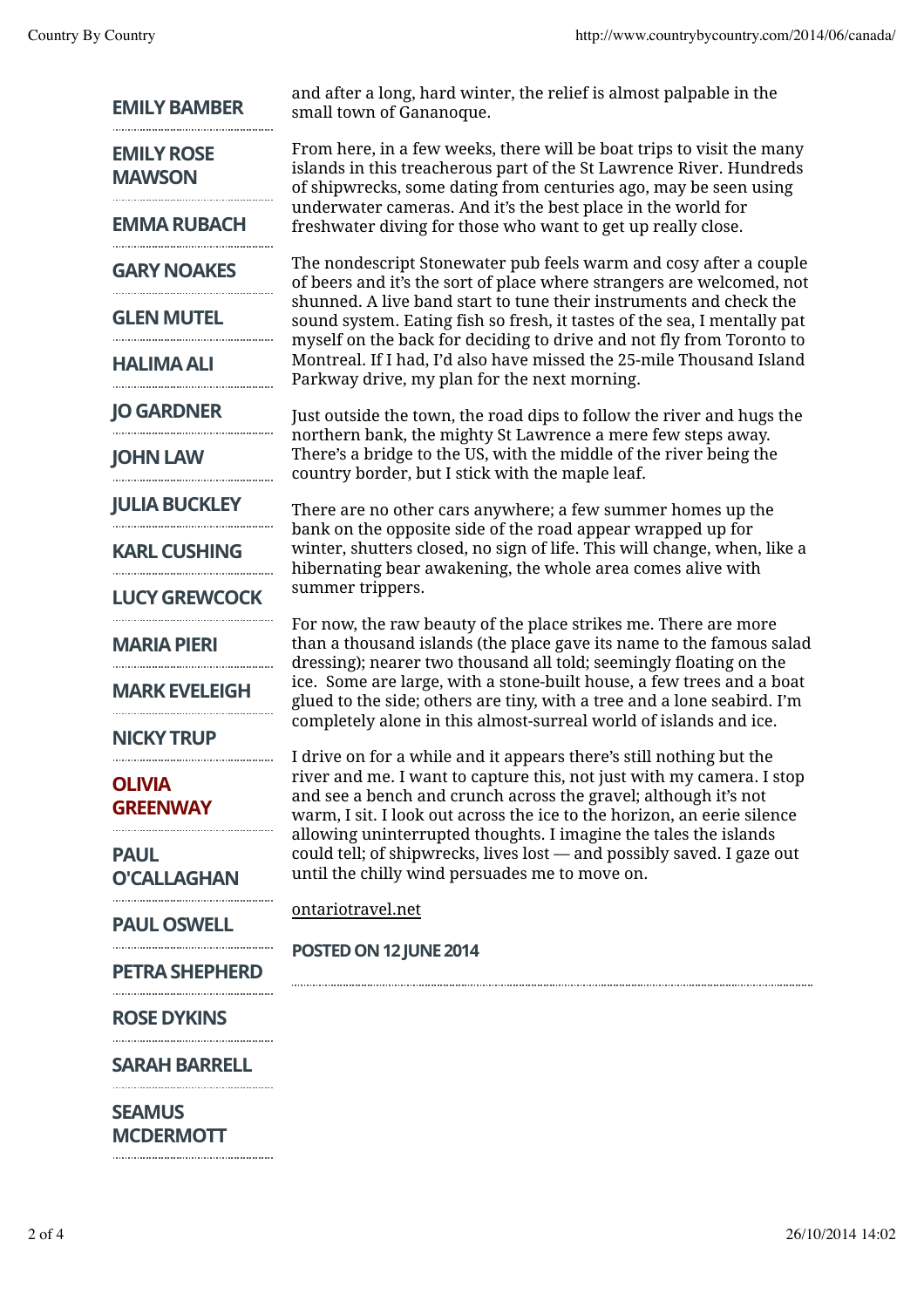#### STEPHANIE **CAVAGNARO**

STUART FORSTER

# SHARE THIS

### RELATED ARTICLES

UNITED STATES Arizona: Driving down Route 66 [READ]

### UNITED STATES Washington DC: 24 hours [READ]

UNITED STATES

Arizona: Spotlight [READ]

## **SEARCH** Search Search Search Search Search Search Search Search Search Search Search Search Search Search Search Search Search Search Search Search Search Search Search Search Search Search Search Search Search Search Sea

### **TWITTER**

# LATEST ISSUE